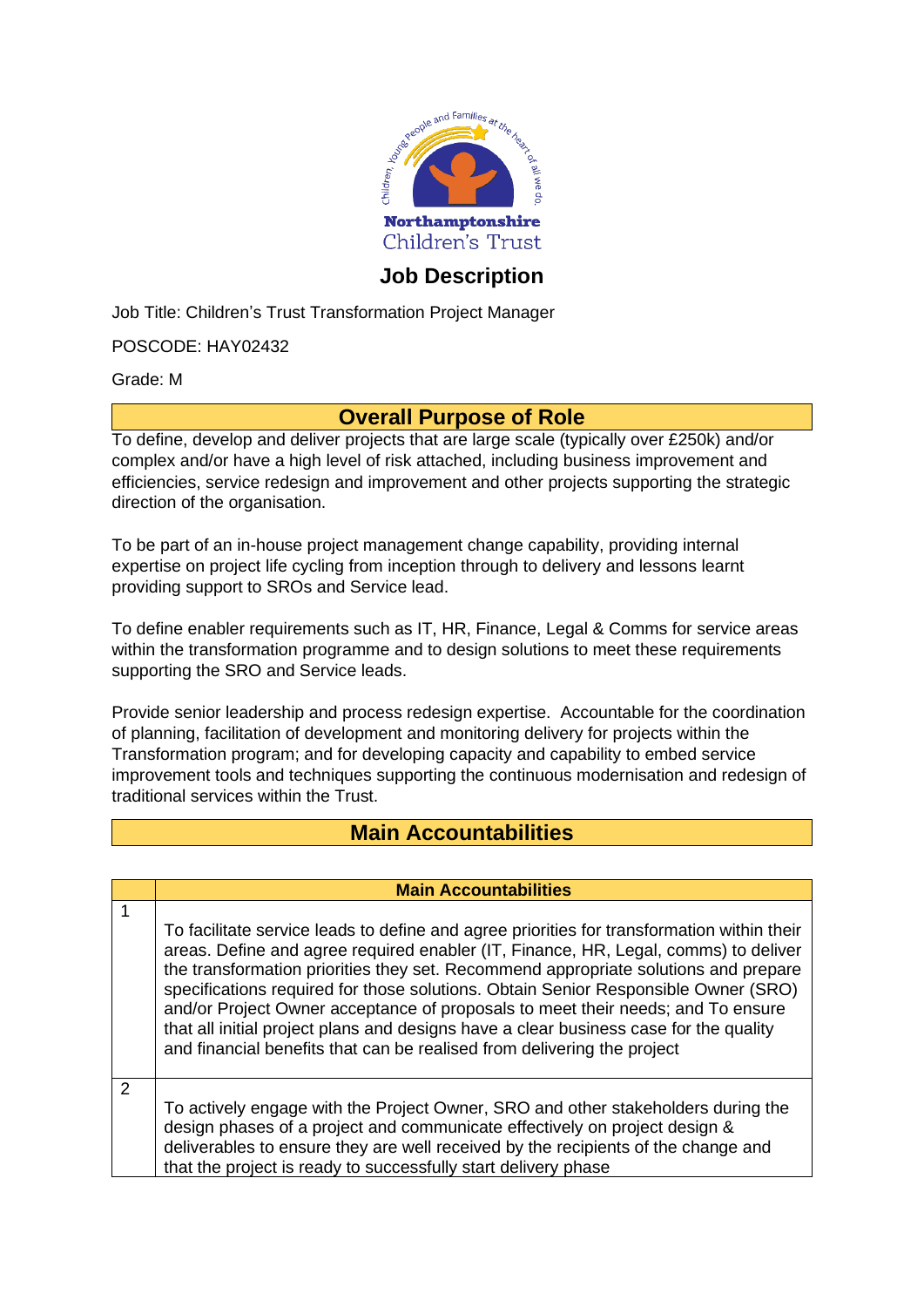| 3              |                                                                                                                                                                                                                                                                                                                                                                                                                                                                                                                                                                                 |
|----------------|---------------------------------------------------------------------------------------------------------------------------------------------------------------------------------------------------------------------------------------------------------------------------------------------------------------------------------------------------------------------------------------------------------------------------------------------------------------------------------------------------------------------------------------------------------------------------------|
|                | Coordinate, facilitate and support the delivery of project/work streams; apply proven<br>project/programme management methodologies including the in house project<br>management framework, tools and techniques to deliver rapid, demonstrable and<br>sustainable improvements; providing practical consultancy support as needed<br>working with SROs and Service leads as required to ensure that projects meet<br>agreed timescales and budgets and that project objectives are achieved and to<br>ensure that projects are designed, defined and delivered in a consistent |
| 4              | Ensuring performance reporting and tracking of benefits are monitored and reported<br>along with risks, issues, assumptions and dependencies to SLT and the<br>Transformation and Efficiencies Board Advise Project Boards, resolving issues and<br>recommend corrective action as appropriate so that projects are sustained and<br>implemented, working within the agreed decision making process/project governance<br>arrangements                                                                                                                                          |
| 5              | Provide change leadership and specialist knowledge, skills and experience in<br>process and systems improvement across the Trust. Supporting the redesign of<br>services and the introduction of new Council policies and procedures for major areas<br>of work delivering and supporting further service improvement                                                                                                                                                                                                                                                           |
| 6              | Evaluate highly complex, sensitive or contentious project information; use project<br>monitoring and evaluation data to report on project progress to SROs and<br>stakeholder representatives at all levels both within and outside the organisation,<br>and to influence decisions on project direction                                                                                                                                                                                                                                                                        |
| $\overline{7}$ | Develop and promote greater and wider understanding of the concepts,<br>methodologies, skills and techniques involved in service improvement and<br>organisational change; produce articles for newsletters, journals and web<br>publications; produce data and documentation for briefings, workshops and<br>presentations; review and produce best practice guides; represent the Council at<br>internal and external service improvement forums                                                                                                                              |
| 8              | Actively engage with all internal and external stakeholders, developing and<br>maintaining effective and strategic links; influence, challenge and empower<br>managers and staff to change and improve their services                                                                                                                                                                                                                                                                                                                                                           |
| 9              | Work with stakeholders to identify potential conflict between the interests of different<br>individuals, cross divisional staff groups or Council departments. Provide facilitation<br>expertise to encourage multidisciplinary team collaborative working to overcome<br>resistance to change and to reduce conflict                                                                                                                                                                                                                                                           |
| 10             | Support the Head of the PMO in the maintenance and review of the Project<br>Management SORP, templates, governance and reporting frameworks                                                                                                                                                                                                                                                                                                                                                                                                                                     |
| 11             | To meet with key stakeholders across Northamptonshire and work in locations,<br>where required                                                                                                                                                                                                                                                                                                                                                                                                                                                                                  |
| 12             | To demonstrate awareness/understanding of equal opportunities and other people's<br>behavioural, physical, social and welfare needs.                                                                                                                                                                                                                                                                                                                                                                                                                                            |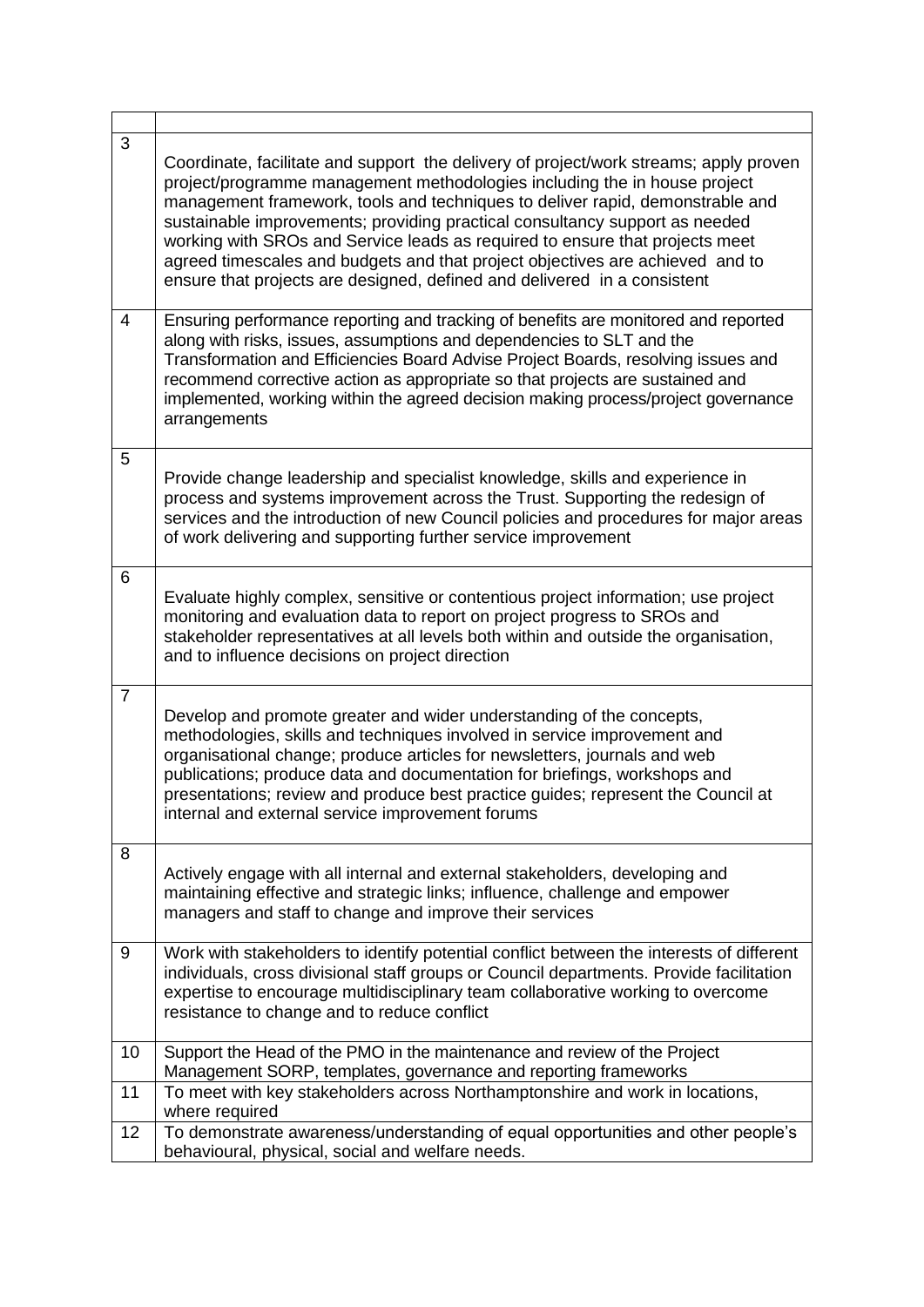| 13   To ensure that reasonable care is taken at all times for the health, safety and   |
|----------------------------------------------------------------------------------------|
| welfare of yourself, others and to comply with the policies and procedures relating to |
| health and safety with the Trust.                                                      |

**Safeguarding commitment** *(Include for roles involving work with children/vulnerable adults)* We are committed to safeguarding and promoting the welfare of children and young people/vulnerable adults. We require you to understand and demonstrate this commitment.

## **Person Specification**

# **Qualifications, Knowledge, Skills and Experience**

Minimum level of qualifications needed for this post

| <b>Qualifications Required</b> | <b>Subject</b>                         | <b>Essential/Desirable</b> |
|--------------------------------|----------------------------------------|----------------------------|
|                                | Graduate level or equivalent           | <b>Essential</b>           |
|                                | professional qualification or relevant |                            |
|                                | proven experience.                     |                            |
|                                | Advanced knowledge of business         |                            |
| Degree or equivalent           | process/business                       | Essential                  |
| management experience          | improvement/project management         |                            |
|                                | acquired through degree or             |                            |
|                                | equivalent management experience.      |                            |
| Post-graduate qualification    | Project management e.g. Prince2,       |                            |
| or professional training       | MSP, LEAN practitioner or              | <b>Essential</b>           |
|                                | equivalent, MBA, MSc in Change         |                            |
|                                | Management/Strategic Leadership        |                            |
|                                | or similar.                            |                            |

Minimum levels of knowledge, skills and experience required for this post

| <b>Identify</b>             | <b>Details</b>                                                                                                                                                                               | <b>Essential/Desirable</b> |
|-----------------------------|----------------------------------------------------------------------------------------------------------------------------------------------------------------------------------------------|----------------------------|
| Knowledge:                  |                                                                                                                                                                                              |                            |
| <b>Project Management</b>   | Knowledge and proven experience<br>of project design including<br>assessing business cases and<br>defining clear priorities and benefits                                                     | Essential                  |
|                             | Knowledge and experience of the<br>application of business process<br>management methodologies,<br>mapping and analysis tools.                                                               | Essential                  |
|                             | Knowledge and significant<br>experience of delivery of<br>project/change management<br>concepts and methodologies in a<br>complex environment e.g.<br>PRINCE2, MSP, LEAN, (or<br>equivalent) | Essential                  |
| <b>National &amp; Local</b> | Awareness of the National and Local                                                                                                                                                          |                            |
| <b>Government</b>           | Government agenda, current issues                                                                                                                                                            | Desirable                  |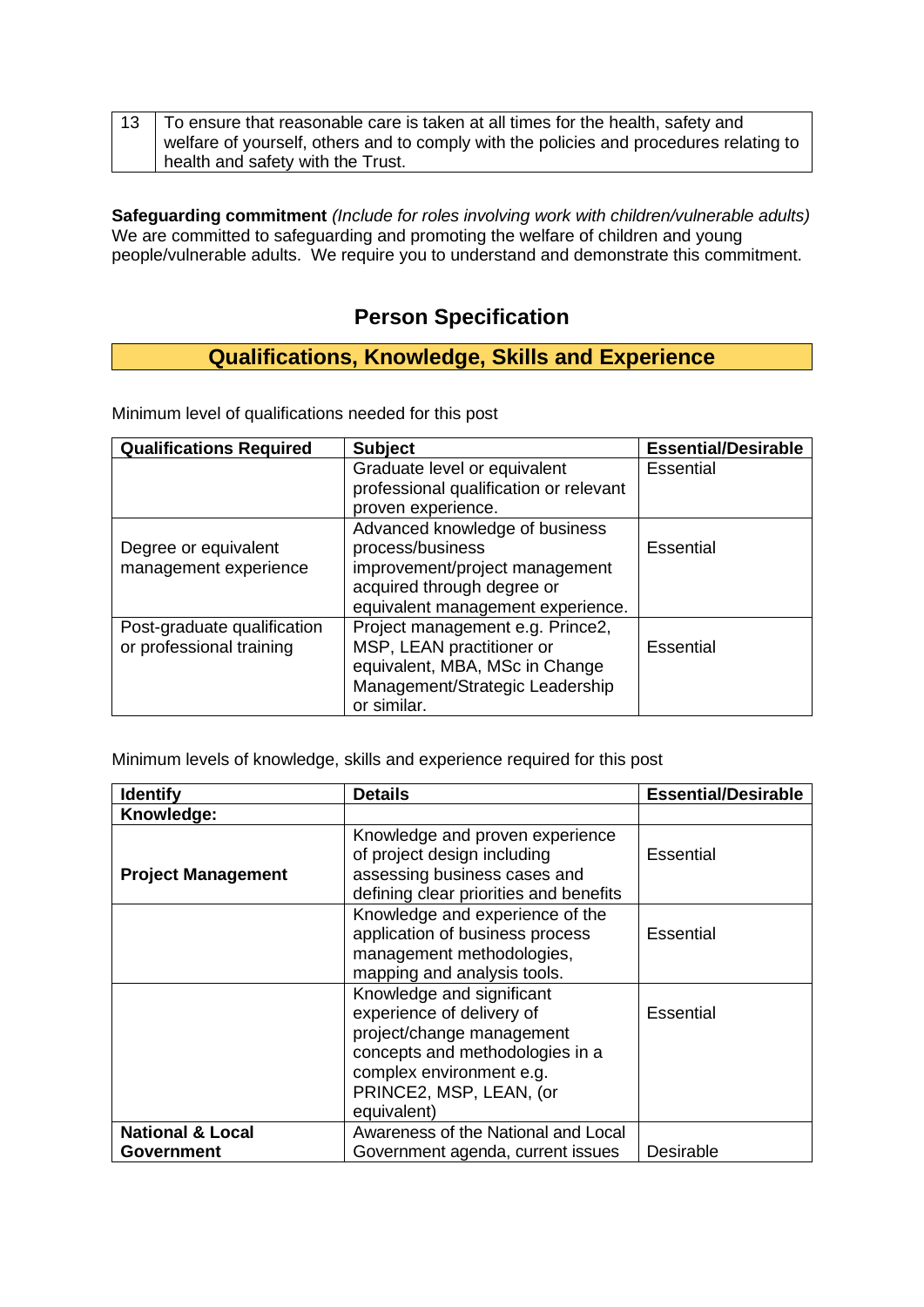|                               | and challenges particularly in relation |                  |
|-------------------------------|-----------------------------------------|------------------|
|                               | to Children's Social Care               |                  |
| <b>Skills:</b>                |                                         |                  |
|                               | Strong interpersonal skills and         |                  |
|                               | excellent communication with the        | Essential        |
| <b>Communication &amp;</b>    | demonstrable ability to recognise       |                  |
| <b>Influencing</b>            | influence and manage the                |                  |
|                               | communication consequences of           |                  |
|                               | sensitive project issues                |                  |
|                               | Experience of presenting and a high     |                  |
|                               | level of skill in using other           | Essential        |
|                               | communication tools in a project        |                  |
|                               | environment to a wide range of          |                  |
|                               | stakeholders of different levels,       |                  |
|                               | including expressing complex            |                  |
|                               | technical, system concepts and          |                  |
|                               | ideas clearly and concisely to a non-   |                  |
|                               | specialist audience                     |                  |
|                               | Excellent organisational and time       |                  |
| Time management               | management skills, ability to plan      | <b>Essential</b> |
|                               | and deliver objectives within an        |                  |
|                               | agreed timeframe                        |                  |
| <b>Experience:</b>            |                                         |                  |
| <b>Service delivery</b>       | Awareness of current best practice      |                  |
|                               | and evidenced based information         | <b>Essential</b> |
|                               | that is applicable to the provision of  |                  |
|                               | quality services.                       |                  |
|                               | Good working knowledge of service       |                  |
|                               | delivery disciplines and systems that   | <b>Essential</b> |
|                               | support it, operations and customer     |                  |
|                               | access services and channels            |                  |
|                               | Experience of designing &               |                  |
| <b>Transformation</b>         | managing medium and large sized         | <b>Essential</b> |
|                               | transformation projects (>£250k),       |                  |
|                               | working with external partners.         |                  |
|                               | Evidence of consistently achieved       |                  |
|                               | results and benefits realisation        |                  |
|                               | within a largely unsupervised           |                  |
|                               | environment but within clear            |                  |
|                               | accountability framework                |                  |
|                               | Experience of managing                  |                  |
| <b>Stakeholder Management</b> | stakeholder relationships within        | <b>Essential</b> |
|                               | complex projects with the ability to    |                  |
|                               | manage and resolve conflict,            |                  |
|                               | negotiating skills, meeting             |                  |
|                               | challenging deadlines and delivering    |                  |
|                               | under pressure                          |                  |
|                               | Significant experience of               |                  |
| <b>People Management</b>      | successfully leading, managing,         | Desirable        |
|                               | coaching and developing diverse         |                  |
|                               | project teams in delivering             |                  |
|                               | demonstrable and sustainable            |                  |
|                               | transformation and service change       |                  |
|                               | & improvements                          |                  |